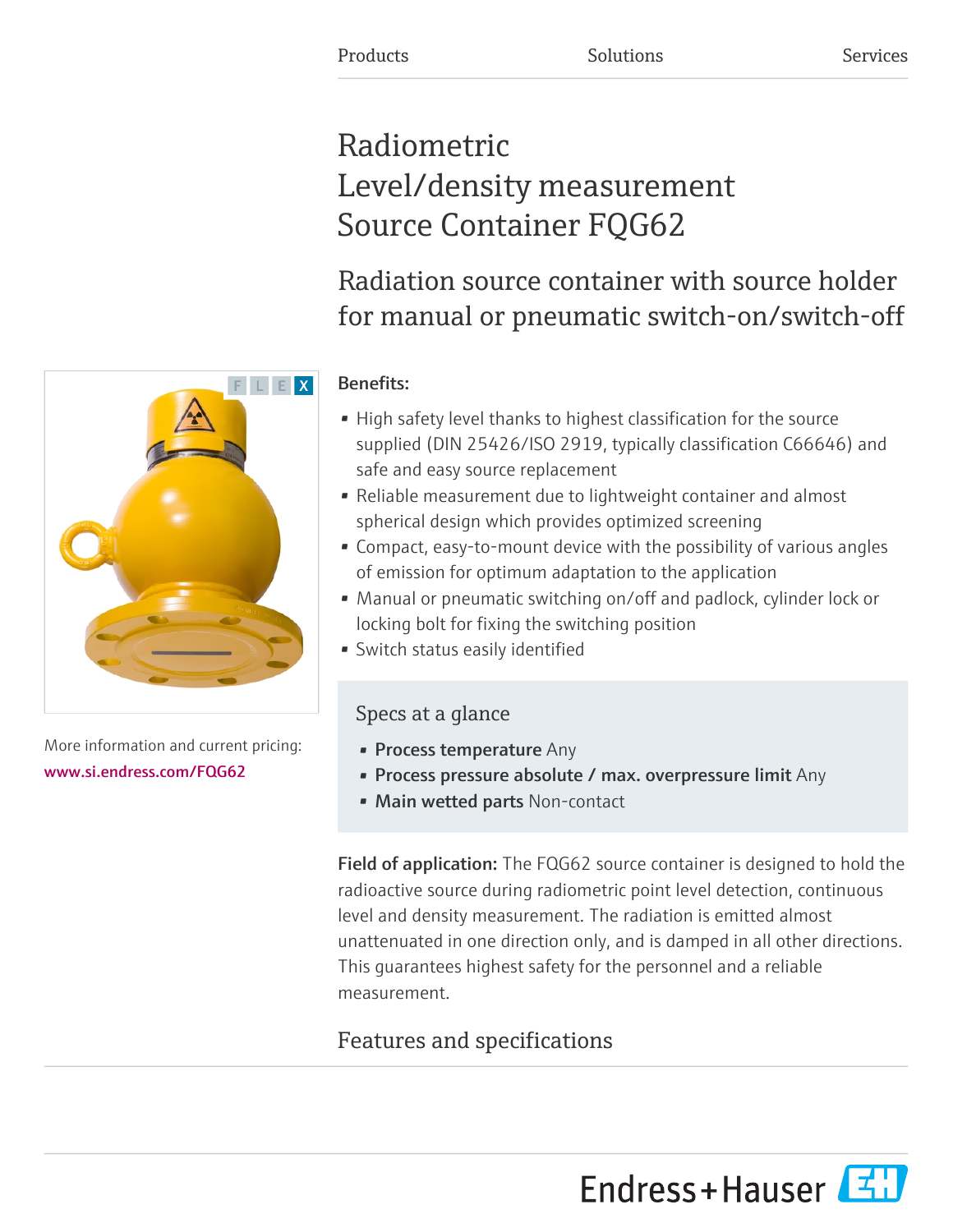### Point Level / Solids Measuring principle

Radiometric Limit

Characteristic / Application Source container Emission angle: 5 degrees Approximately 87kg

#### Specialities

Control area calculation with Applicator

#### Ambient temperature

-40 °C...+200 °C (-40 °F...+392 °F)

#### Process temperature

Any

Process pressure absolute / max. overpressure limit Any

#### Main wetted parts

Non-contact

#### Process connection

Non-contact

#### Certificates / Approvals

ATEX, GOST

Continuous / Solids Measuring principle

Radiometric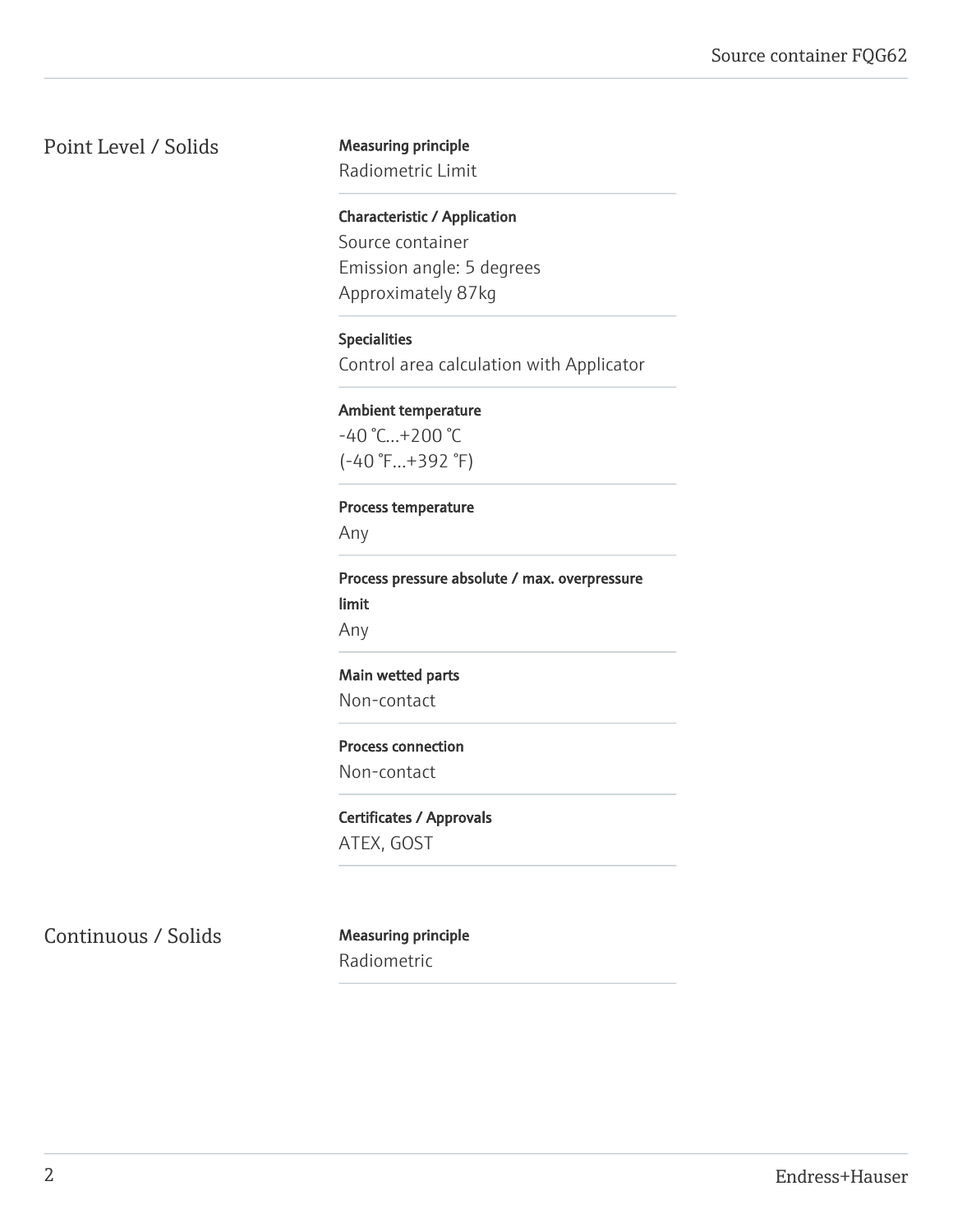### Continuous / Solids

#### Characteristic / Application

Source container Emission angle: 40 / 20 degrees Approximately 87kg

#### Specialities

Control area calculation with Applicator

#### Ambient temperature  $-40$  °C... $+200$  °C

(-40 °F ...+392 °F)

#### Process temperature

Any

# Process pressure absolute / max. overpressure limit

Any

#### Main wetted parts

Non-contact

#### Process connection

Non-contact

#### Certificates / Approvals ATEX, GOST

## Point Level / Liquids Measuring principle

Radiometric Limit

### Characteristic / Application Source container Emission angle: 5 degrees Approximately 87kg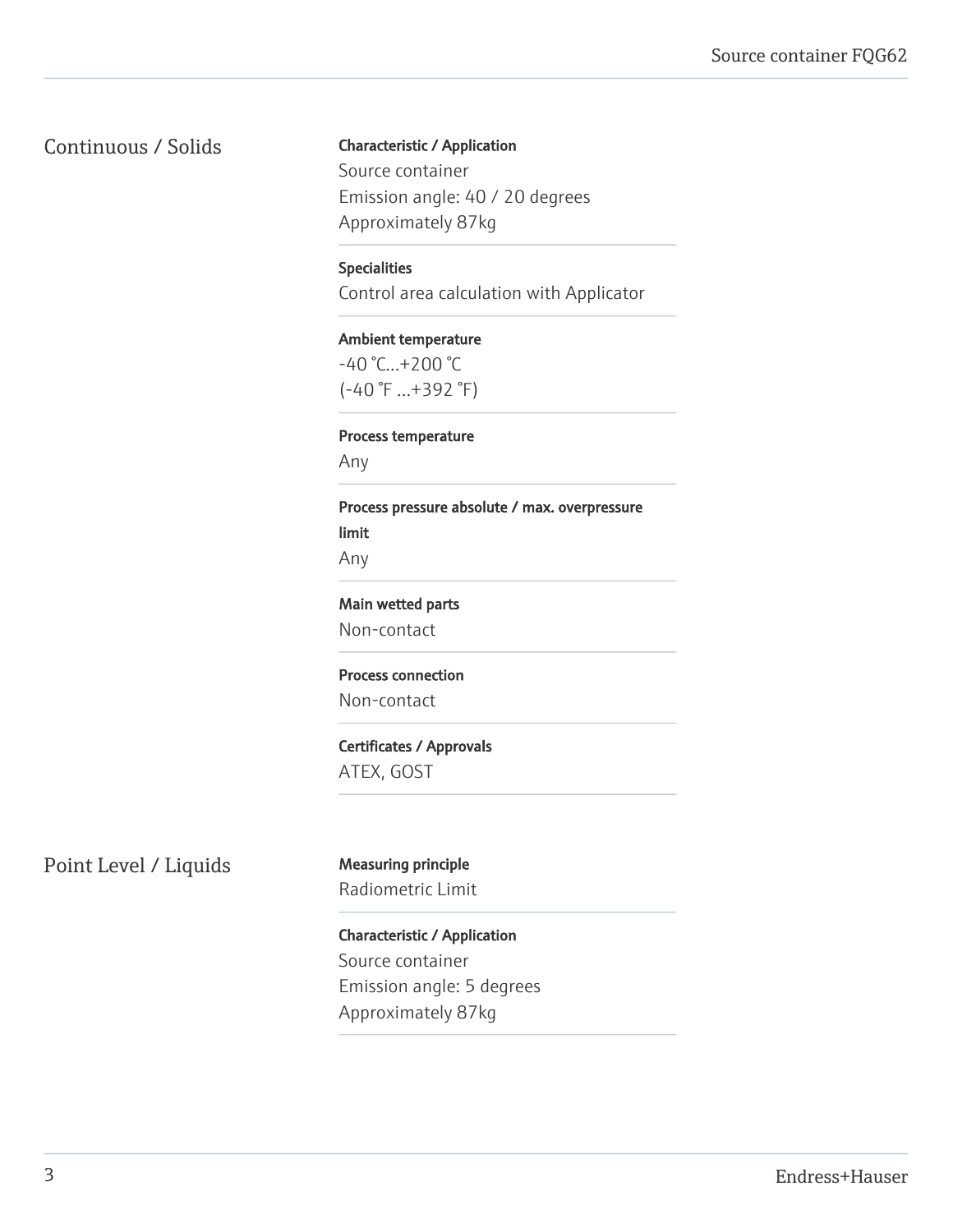Point Level / Liquids

#### **Specialities**

Control area calculation with Applicator

#### Ambient temperature

 $-40 °C...+200 °C$ (-40 °F...+392 °F)

#### Process temperature

Any

Process pressure absolute / max. overpressure limit

Any

#### Main wetted parts

Non-contact

#### Process connection

Non-contact

Certificates / Approvals ATEX, GOST

Continuous / Liquids Measuring principle

# Radiometric

Characteristic / Application Source container Emission angle: 40 / 20 degrees Approximately 87kg

#### Specialities

Manual or pneumatic switch-on/ switchoff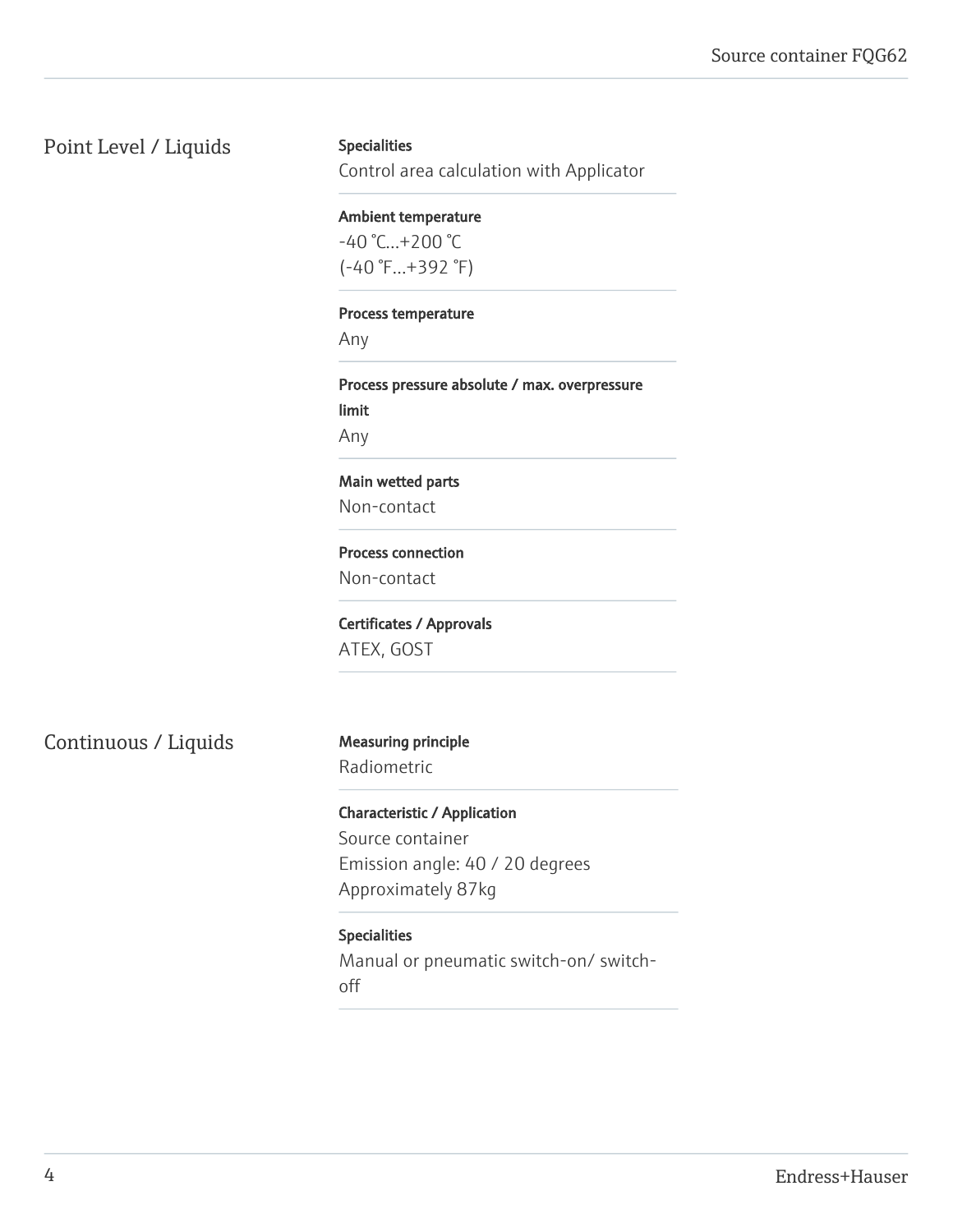#### Continuous / Liquids

Ambient temperature -40 °C...+200 °C

(-40 °F...+392 °F)

Process temperature

Any

Process pressure absolute / max. overpressure limit Any

Main wetted parts Non-contact

Process connection Non-contact

Certificates / Approvals ATEX, GOST

Density Measuring principle Radiometric Density

> Characteristic / Application Source container Emission angle: 5/ 20/ 40 degrees 87kg

Ambient temperature -20 °C...+200 °C (-40 °F...+392 °F)

Process temperature

Any

Process pressure absolute Any